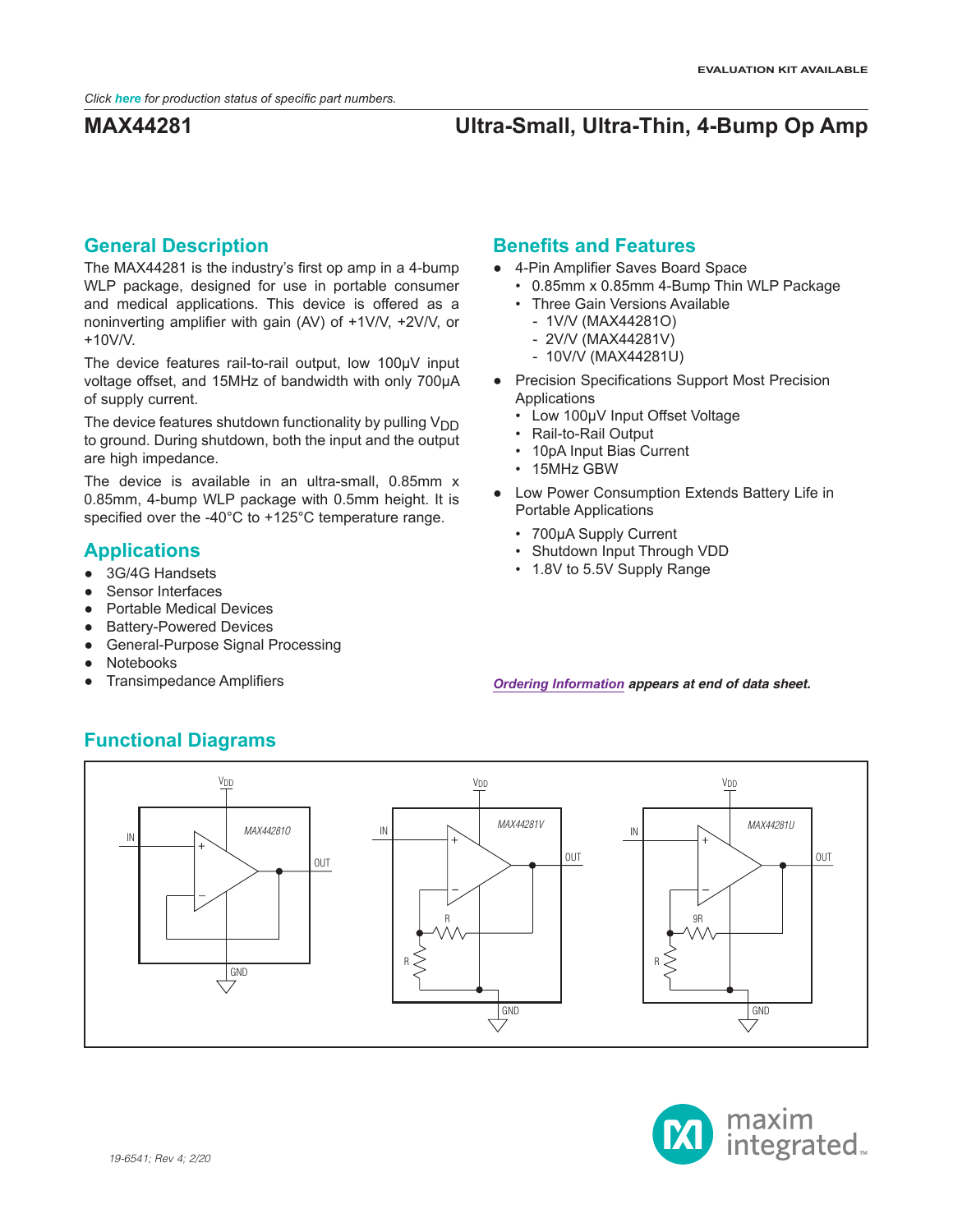## **Absolute Maximum Ratings**

| Continuous Power Dissipation ( $T_A = +70^{\circ}C$ ) |  |
|-------------------------------------------------------|--|
| WLP (derate 9.7mW/°C above +70°C)303mW                |  |

*Stresses beyond those listed under "Absolute Maximum Ratings" may cause permanent damage to the device. These are stress ratings only, and functional operation of the device at these or any other conditions beyond those indicated in the operational sections of the specifications is not implied. Exposure to absolute maximum rating conditions for extended periods may affect device reliability.*

## **(Note 1) Package Thermal Characteristics**

WLP

Junction-to-Ambient Thermal Resistance (θJA) ........103°C/W

Note 1: Package thermal resistances were obtained using the method described in JEDEC specification JESD51-7, using a four-layer board. For detailed information on package thermal considerations, refer to **<www.maximintegrated.com/thermal-tutorial>**.

## **Electrical Characteristics**

(V<sub>DD</sub> = 3.3V, V<sub>GND</sub> = 0V, R<sub>L</sub> = 10kΩ to V<sub>DD</sub>/2, T<sub>A</sub> = T<sub>MIN</sub> to T<sub>MAX</sub>, unless otherwise noted. Typical values are at T<sub>A</sub> = +25°C.) (Note 1)

| <b>PARAMETER</b>                    | <b>SYMBOL</b> | <b>CONDITIONS</b>                       |               | <b>MIN</b> | <b>TYP</b> | <b>MAX</b>             | <b>UNITS</b> |
|-------------------------------------|---------------|-----------------------------------------|---------------|------------|------------|------------------------|--------------|
| DC PERFORMANCE (Note 1)             |               |                                         |               |            |            |                        |              |
|                                     | $V_{IN}$      | $A_V = 1$ V/V (MAX44281O)               |               | 0.1        |            | $V_{DD}$ -<br>0.1      | $\vee$       |
| Input Voltage Range (Note 3)        |               | $A_V = 2V/V$ (MAX44281V)                |               | 0.05       |            | $(V_{DD} -$<br>0.1/2   |              |
|                                     |               | $A_V = 10V/V$ (MAX44281U)               |               | 0.01       |            | $(V_{DD} -$<br>0.1)/10 |              |
| Gain Error                          |               | $A_V = 1$ V/V (MAX44281O)               |               |            | 0.01       | 0.02                   |              |
|                                     | GE            | $A_V = 2V/V$ (MAX44281V)                |               |            | 0.2        | 0.6                    | $\%$         |
|                                     |               | $A_V = 10V/V$ (MAX44281U)               |               |            | 0.3        | 0.7                    |              |
|                                     | $V_{OS}$      | $V_{IN} = 150mV,$<br>no load            | $Ay = 1$      |            | 20         | 100                    | μV           |
| Input Offset Voltage (Note 2)       |               |                                         | $A_V = 2V/V$  |            | 20         | 100                    |              |
|                                     |               |                                         | $A_V = 10V/V$ |            | 20         | 100                    |              |
| Input Offset Voltage Drift (Note 2) | $V_{OS}$ - TC |                                         |               |            | 2          | 9                      | $\mu V$ /°C  |
|                                     | ΙB            | $T_A = +25$ °C (Note 2)                 |               |            | 1          | 10                     | рA           |
| Input Bias Current (Note 2)         |               | $T_A = -40^{\circ}C$ to $+125^{\circ}C$ |               |            |            | 2000                   |              |
| Output Short-Circuit Current        | $I_{SC}$      | OUT to V <sub>DD</sub> or GND           |               |            | 50         |                        | mA           |
|                                     | $V_{OL}$      | $R_{\text{OUT}} = 10k\Omega$            |               |            |            | 0.02                   | V            |
| Output Voltage Low                  |               | $R_{\text{OUT}} = 600\Omega$            |               |            |            | 0.1                    |              |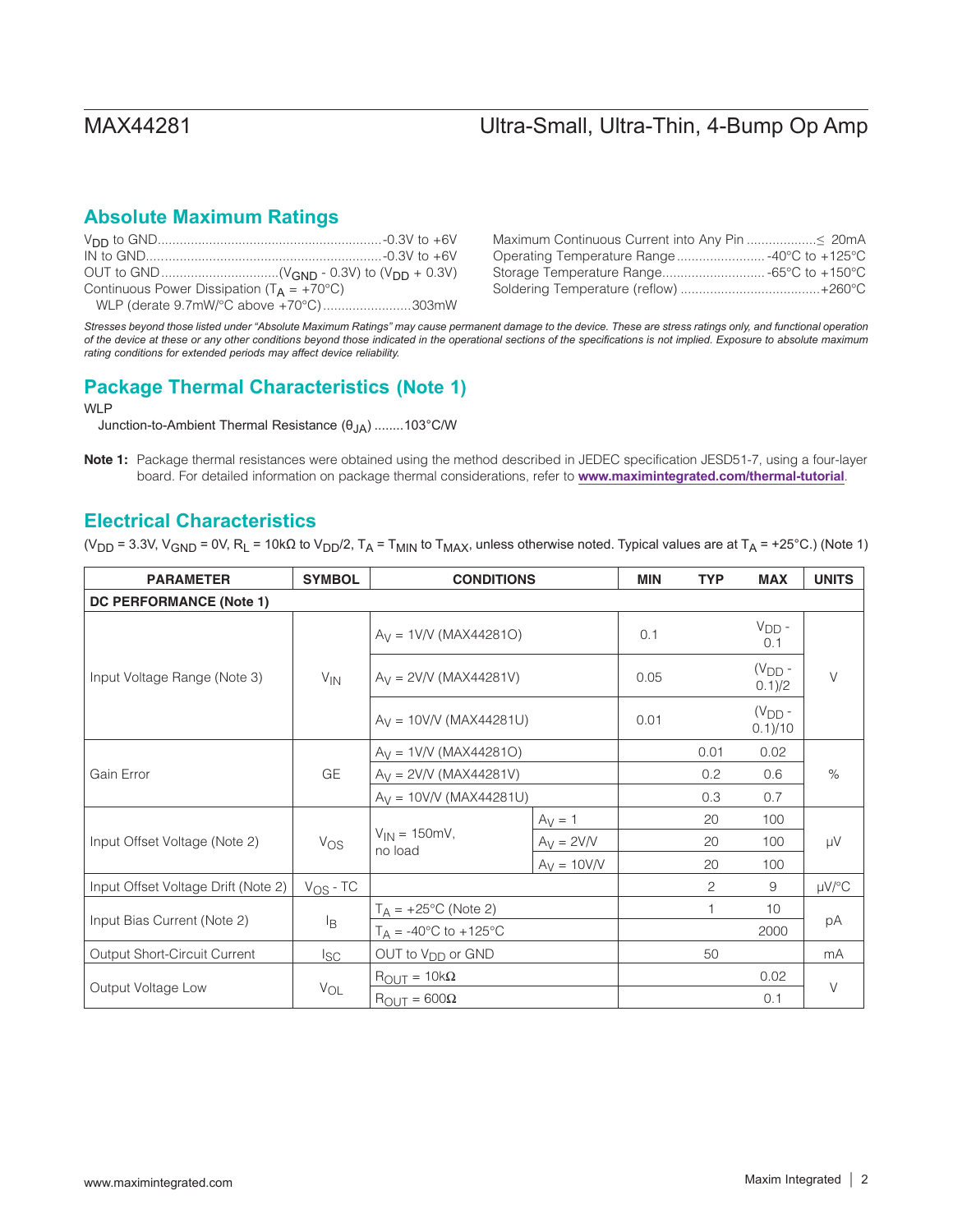## **Electrical Characteristics (continued)**

(V<sub>DD</sub> = 3.3V, V<sub>GND</sub> = 0V, R<sub>L</sub> = 10kΩ to V<sub>DD</sub>/2, T<sub>A</sub> = T<sub>MIN</sub> to T<sub>MAX</sub>, unless otherwise noted. Typical values are at T<sub>A</sub> = +25°C.) (Note 1)

| <b>PARAMETER</b>                    | <b>SYMBOL</b>         |                                              | <b>CONDITIONS</b>                       | <b>MIN</b>        | <b>TYP</b> | <b>MAX</b> | <b>UNITS</b>   |
|-------------------------------------|-----------------------|----------------------------------------------|-----------------------------------------|-------------------|------------|------------|----------------|
|                                     | VOH                   | $R_{\text{OUT}} = 10k\Omega$                 |                                         | $V_{DD}$ –<br>0.1 |            |            |                |
| Output Voltage High                 |                       | $R_{\text{OUT}} = 600\Omega$                 |                                         | $V_{DD}$ –<br>0.1 |            |            | $\vee$         |
|                                     |                       | $A_V = 1V/V$ , $f = 10kHz$                   |                                         |                   | 15         |            |                |
| Input Voltage-Noise Density         | $e_n$                 | $A_V = 2V/V$ , $f = 10kHz$                   |                                         |                   | 19         |            | $nV/\sqrt{Hz}$ |
|                                     |                       | $A_V = 10V/V$ , f = 10kHz                    |                                         |                   | 16         |            |                |
| Gain Bandwidth                      | <b>GBW</b>            |                                              |                                         |                   | 15         |            | <b>MHz</b>     |
| <b>Slew Rate</b>                    | <b>SR</b>             |                                              |                                         |                   | 8          |            | $V/\mu s$      |
| Capacitive Load                     | $C_{LOAD}$            | No sustained oscillations                    |                                         |                   | 100        |            | pF             |
| <b>POWER-SUPPLY CHARACTERISTICS</b> |                       |                                              |                                         |                   |            |            |                |
|                                     |                       | Guaranteed by                                | $T_A = -40^{\circ}C$ to $+125^{\circ}C$ | 1.8               |            | 5.5        | $\vee$         |
| Power-Supply Range                  | <b>V<sub>DD</sub></b> | <b>PSRR</b>                                  | $T_A = 0$ °C to +70°C                   | 1.7               |            | 5.5        |                |
| Power-Supply Rejection Ratio        | <b>PSRR</b>           |                                              |                                         | 75                | 100        |            | dB             |
| <b>Supply Current</b>               | ICC                   | $V_{\text{OUT}} = V_{\text{DD}}/2$ , no load |                                         |                   | 700        | 1200       | μA             |
| Shutdown Supply Current             | <b>SHDN</b>           |                                              |                                         |                   |            | 1          | μA             |
| Shutdown Threshold                  | $V_{IL}$              |                                              |                                         |                   |            | 0.5        | $\vee$         |
| Turn-On Time                        | ton                   | $T_A = +25$ °C                               |                                         |                   | 10         | 20         | ms             |
|                                     |                       | $T_A = -40^{\circ}C$ to $+125^{\circ}C$      |                                         |                   | 10         | 30         |                |

Note 1: All devices are 100% production tested at  $T_A = +25^{\circ}$ C. Specifications over temperature limits are guaranteed by design. Note 2: Guaranteed by design.

Note 3: Guaranteed by gain accuracy specifications.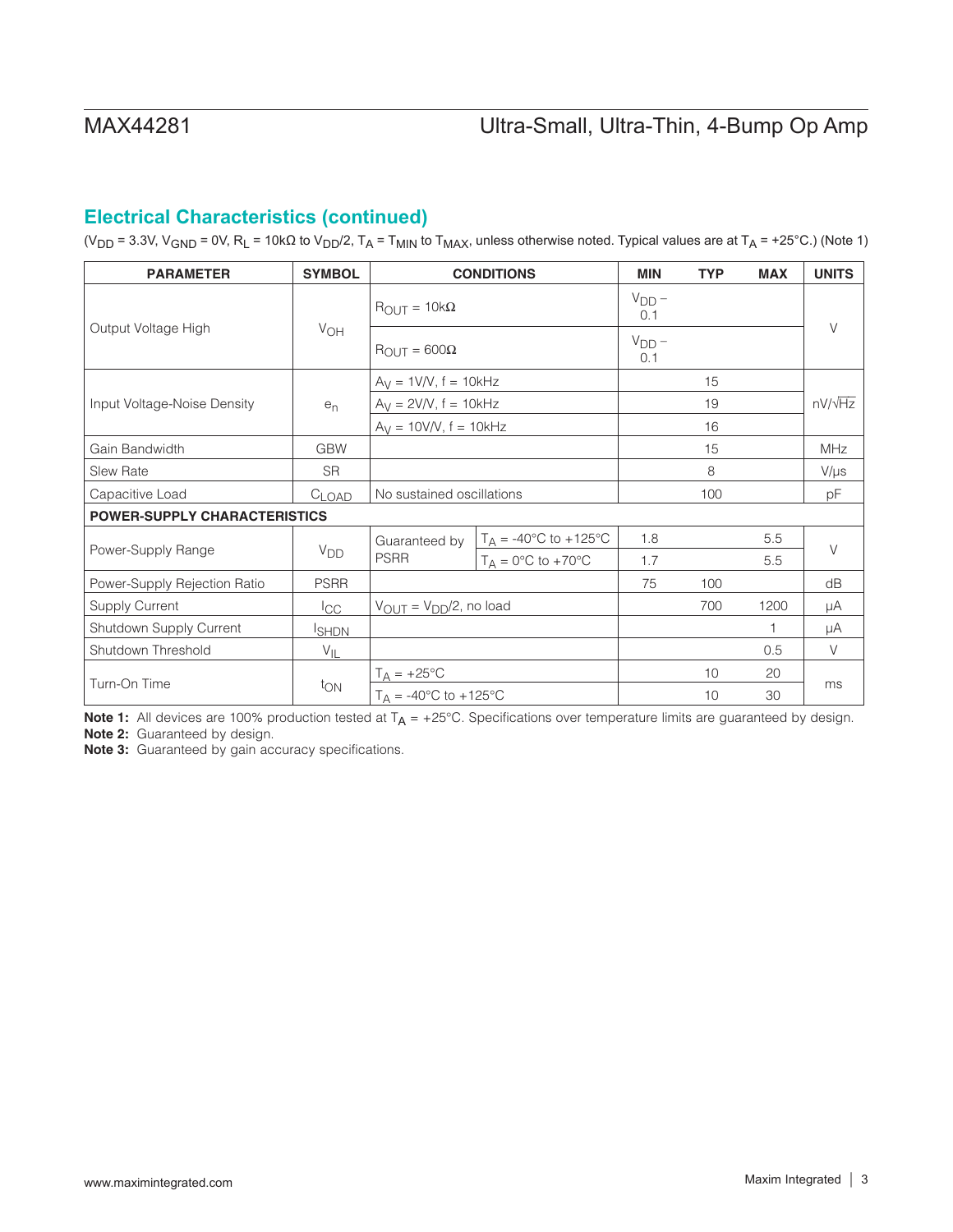## **Typical Operating Characteristics**

 $(T_A = +25^{\circ}C,$  unless otherwise noted.)

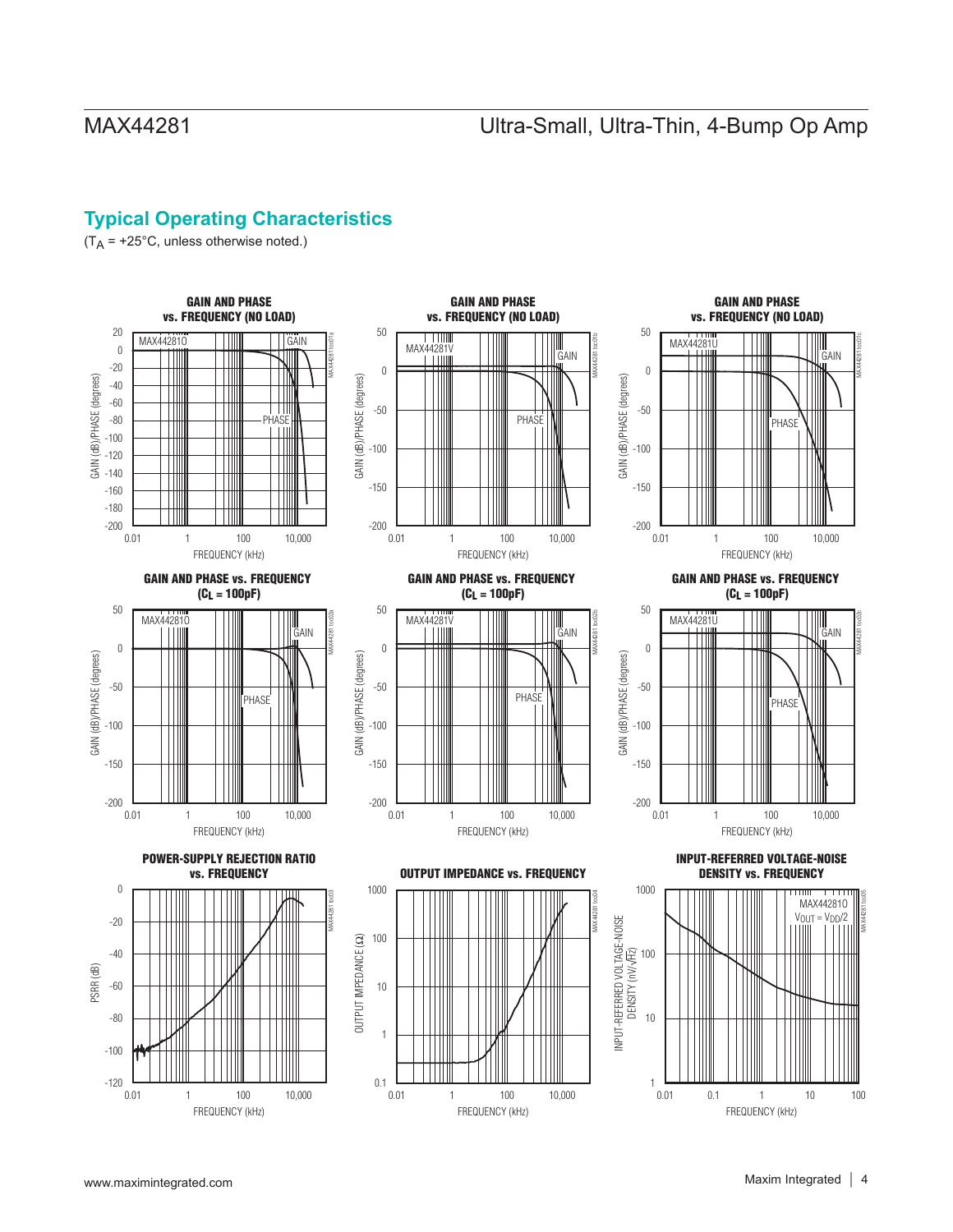## **Typical Operating Characteristics (continued)**

 $(T_A = +25^{\circ}C,$  unless otherwise noted.)

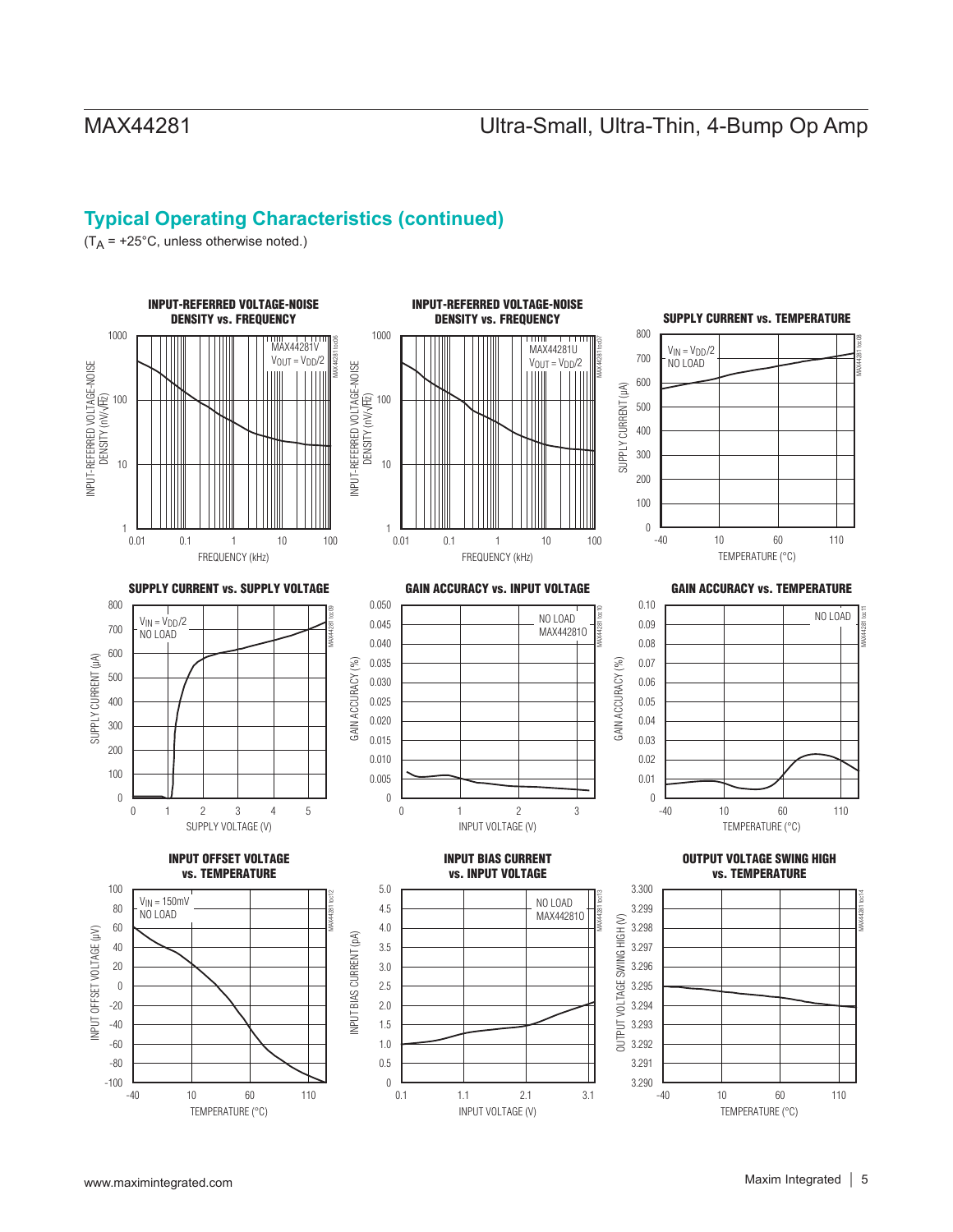## **Typical Operating Characteristics (continued)**

 $(T_A = +25^{\circ}C,$  unless otherwise noted.)

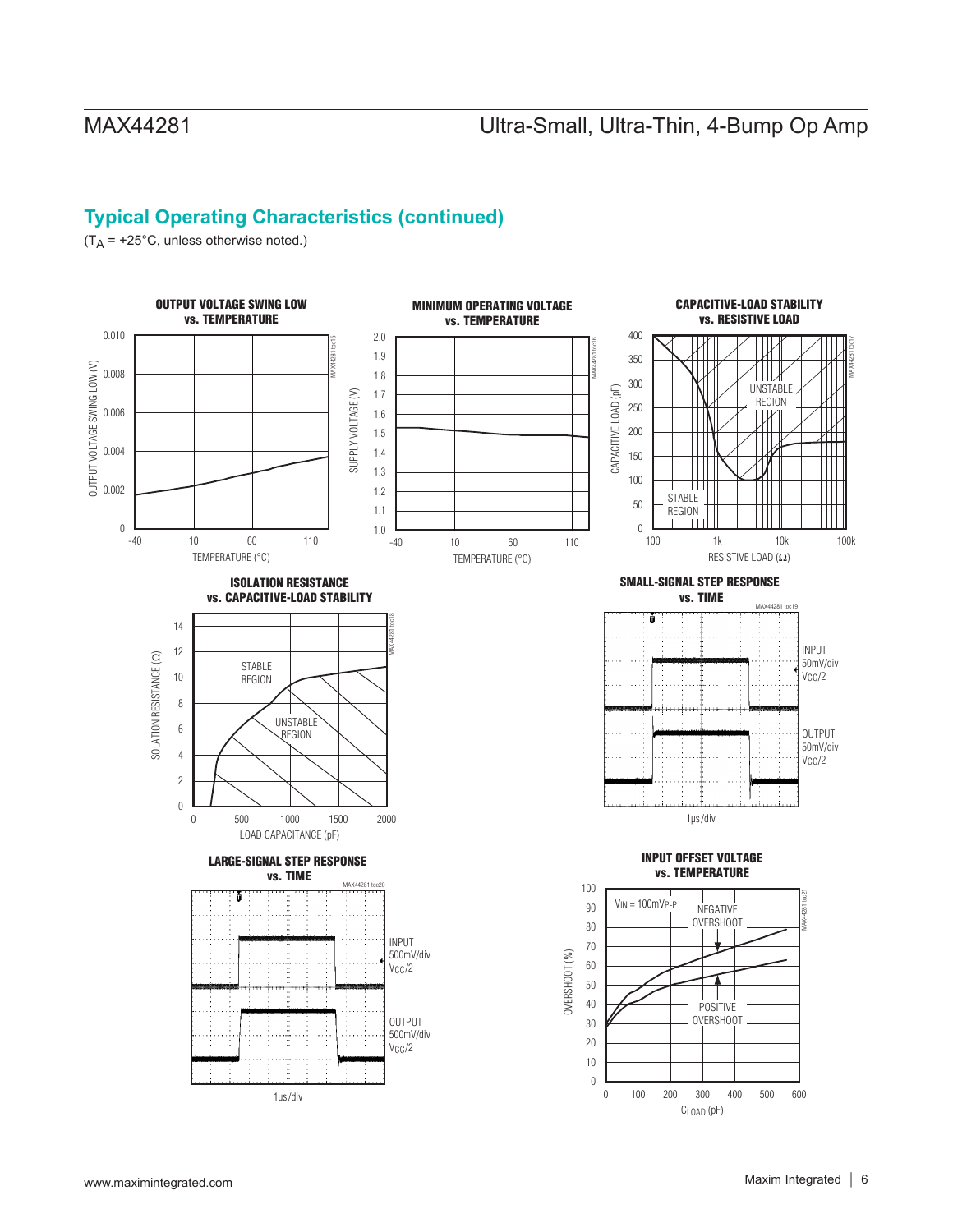## **Bump Configuration**



# **Bump Description**

| <b>BUMP</b>    | <b>NAME</b>     | <b>FUNCTION</b>         |
|----------------|-----------------|-------------------------|
| A <sub>1</sub> | IN              | Input                   |
| A2             | V <sub>DD</sub> | Positive Supply Voltage |
| <b>B1</b>      | <b>GND</b>      | Ground                  |
| <b>B2</b>      | OUT             | Output                  |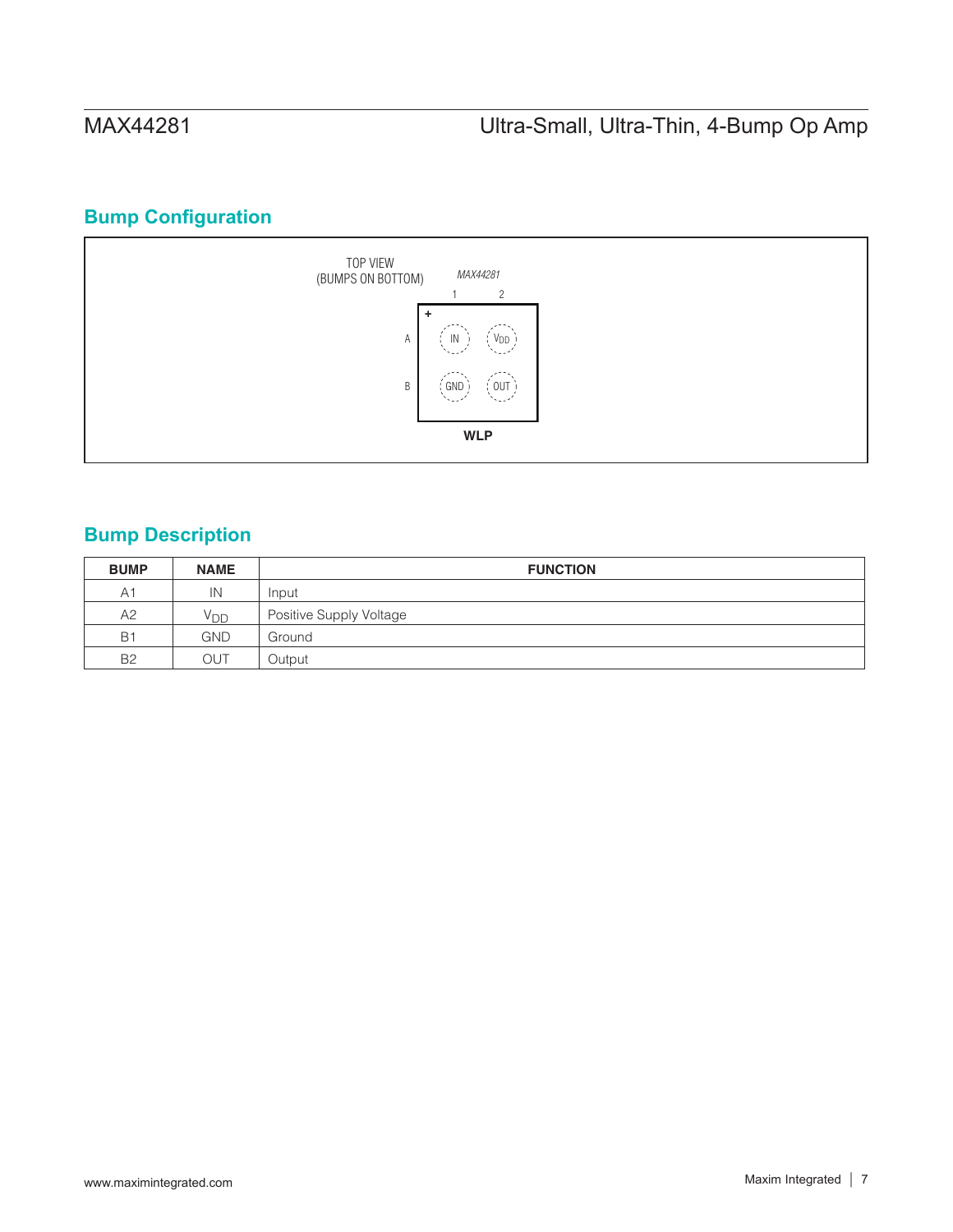## **Detailed Description**

## **Rail-to-Rail Output Stage**

The MAX44281 is a high-bandwidth, low-power op amp in the smallest 4-bump WLP industry package. Its combination of precision, low-noise, and low-power specifications makes it ideal for use in a wide variety of sensor interface applications in portable consumer and medical equipment.

## **Shutdown Mode**

The MAX44281 features shutdown functionality by pulling  $V_{\text{DD}}$  to ground. During shutdown, both the input and the output are high-impedance. The input and output of the MAX44281 enter a high-impedance state when the device enters shutdown. Since shutdown is triggered by lowering the supply voltage to below 0.5V, the ESD protection diodes at the output limit the high-Z voltage range of the output. Diode D2 in Figure 2, from the output of the amplifier to  $V_{DD}$ , is forward biased when the output voltage becomes too high in shutdown mode. The diodes combined with the low-voltage shutdown functionality effectively limit the high-impedance output range to plus and minus a diode voltage around ground (~P 0.6V).

## **Driving Capacitive Loads**

Driving a capacitive load can cause instability in many op amps, especially those with low quiescent current. The MAX44281 is stable for a range of capacitive loads to above 400pF. Adding a series resistor between the output and the load capacitor improves the circuit's response by isolating the load capacitance from the op amp's output. See the Isolation Resistance vs. Capacitive-Load Stability graph in the *Typical Operating Characteristics* section for details.

## **Applications Information**

The MAX44281 features low input voltage offset and low bias current, which makes the device ideal for singlesupply DC operations. However, its wide bandwidth and low noise make it suitable also for AC applications. The circuit in Figure 1 enables AC-coupled applications with the simple addition of two external resistors R1 and R2. Such resistors set the output bias voltage at midsupply. The values of R1 and R2 depend on the gain option of the device, according to the equation:

 $V_{\text{DD}}$  x (R2/(R1 + R2)) =  $V_{\text{DD}}$ /(2 x AV)

## **Driver for Interfacing with the MAX11645 ADC**

The MAX44281's tiny size and low noise make it a good fit for driving 12- to 16-bit resolution ADCs in spaceconstrained applications. The *Typical Application Circuit*  shows the MAX44281 amplifier output connected to a lowpass filter driving the MAX11645 ADC. The MAX11645 is part of a family of 3V and 5V, 12-bit and 10-bit, 2-channel ADCs.

The MAX11645 offers sample rates up to 94ksps and measures two single-ended inputs or one differential input. These ADCs dissipate 670FA at the maximum sampling rate, but just 6µA at 1ksps and 0.5µA in shutdown. Offered in the ultra-tiny, 1.9mm x 2.2mm WLP and FMAX-8 packages, the MAX11645 ADCs are an ideal fit to pair with the MAX44281 amplifier in portable applications.

Where higher resolution is required, refer to the MAX1069 (14-bit) and MAX1169 (16-bit) ADC families.



*Figure 1. How to Use the MAX44281 in AC-Coupled Applications*



*Figure 2. Output ESD Protection Diodes*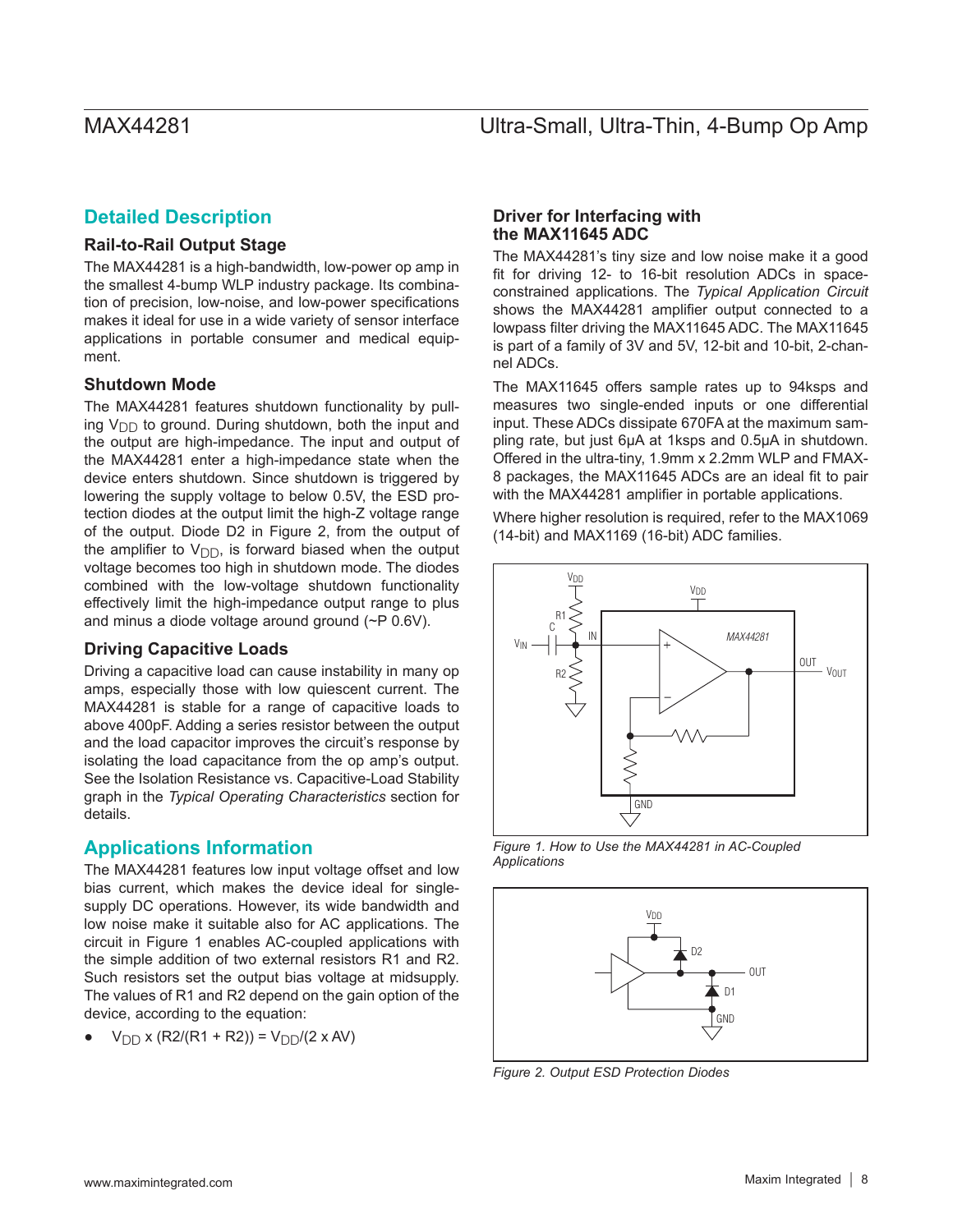## <span id="page-8-0"></span>**Typical Application Circuit**



## **WLP Applications Information**

For the latest application details on WLP construction, dimensions, tape carrier information, PCB techniques, bump-pad layout, and recommended reflow temperature profile, as well as the latest information on reliability testing results, refer to Application Note 1891: *Wafer-Level Packaging (WLP) and Its Applications*.

## **Ordering Information**

| <b>PART</b>    | <b>TEMP</b><br><b>RANGE</b>            | PIN-<br><b>PACKAGE</b> | <b>FUNCTION</b>                |
|----------------|----------------------------------------|------------------------|--------------------------------|
| MAX44281OANS+T | $-40^{\circ}$ C to<br>$+125^{\circ}$ C | 4 WLP                  | Noninverting.<br>$Ay = 1V/V$   |
| MAX44281VANS+T | $-40^{\circ}$ C to<br>$+125^{\circ}$ C | 4 WLP                  | Noninverting.<br>$Ay = 2V/V$   |
| MAX44281UANS+T | $-40^{\circ}$ C to<br>$+125^{\circ}$ C | 4 WLP                  | Noninverting,<br>$A_V = 10V/V$ |

+*Denotes a lead(Pb)-free/RoHS-compliant package.*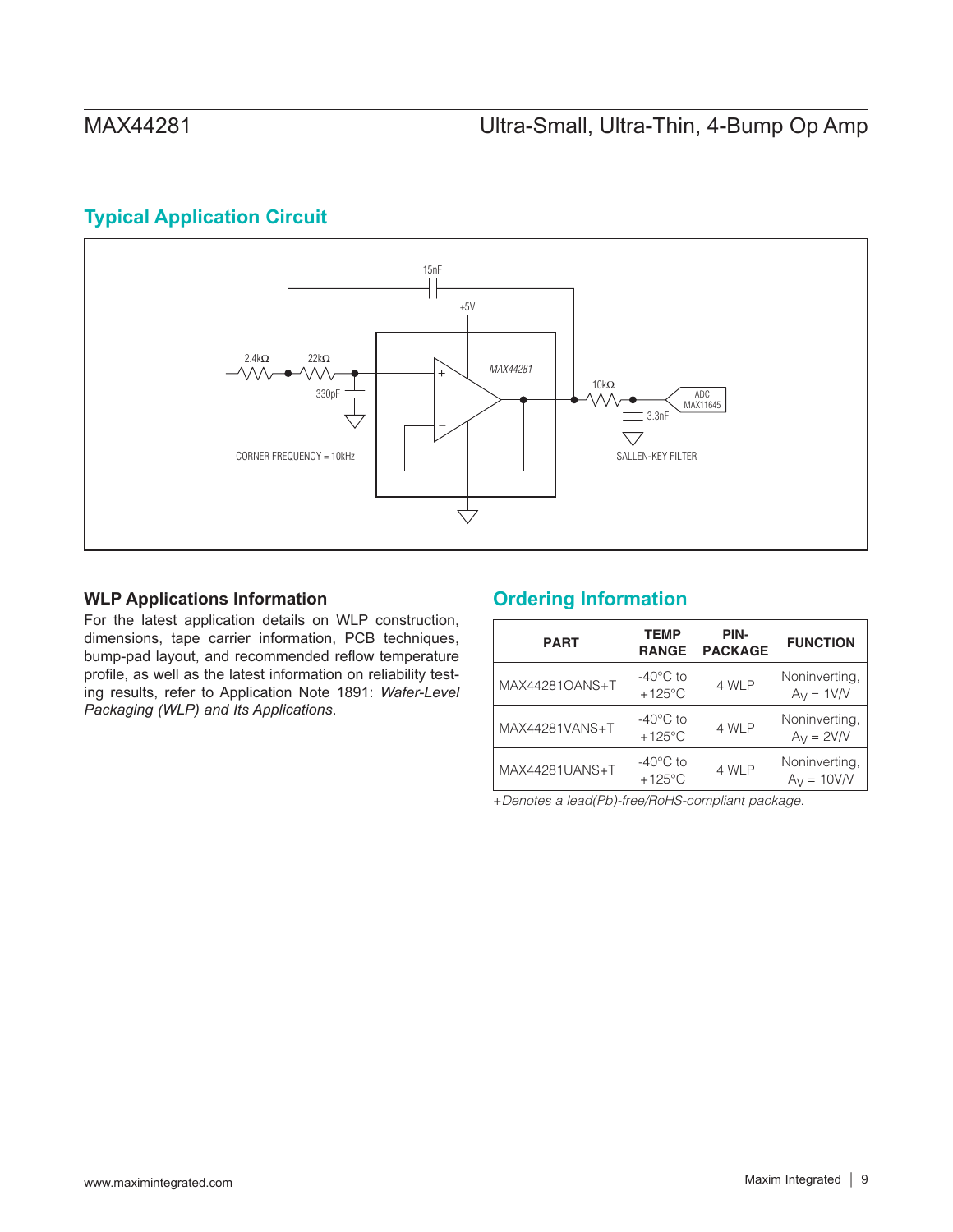## **Package Information**

For the latest package outline information and land patterns (footprints), go to **<www.maximintegrated.com/packages>**. Note that a "+", "#", or "-" in the package code indicates RoHS status only. Package drawings may show a different suffix character, but the drawing pertains to the package regardless of RoHS status.

| <b>PACKAGE TYPE</b> | <b>PACKAGE CODE</b> | <b>OUTLINE NO.</b> | LAND PATTERN NO.                         |
|---------------------|---------------------|--------------------|------------------------------------------|
| <b>WLP</b>          | N40A0-1             | 21-0612            | <b>Application Note 1891</b><br>Refer to |